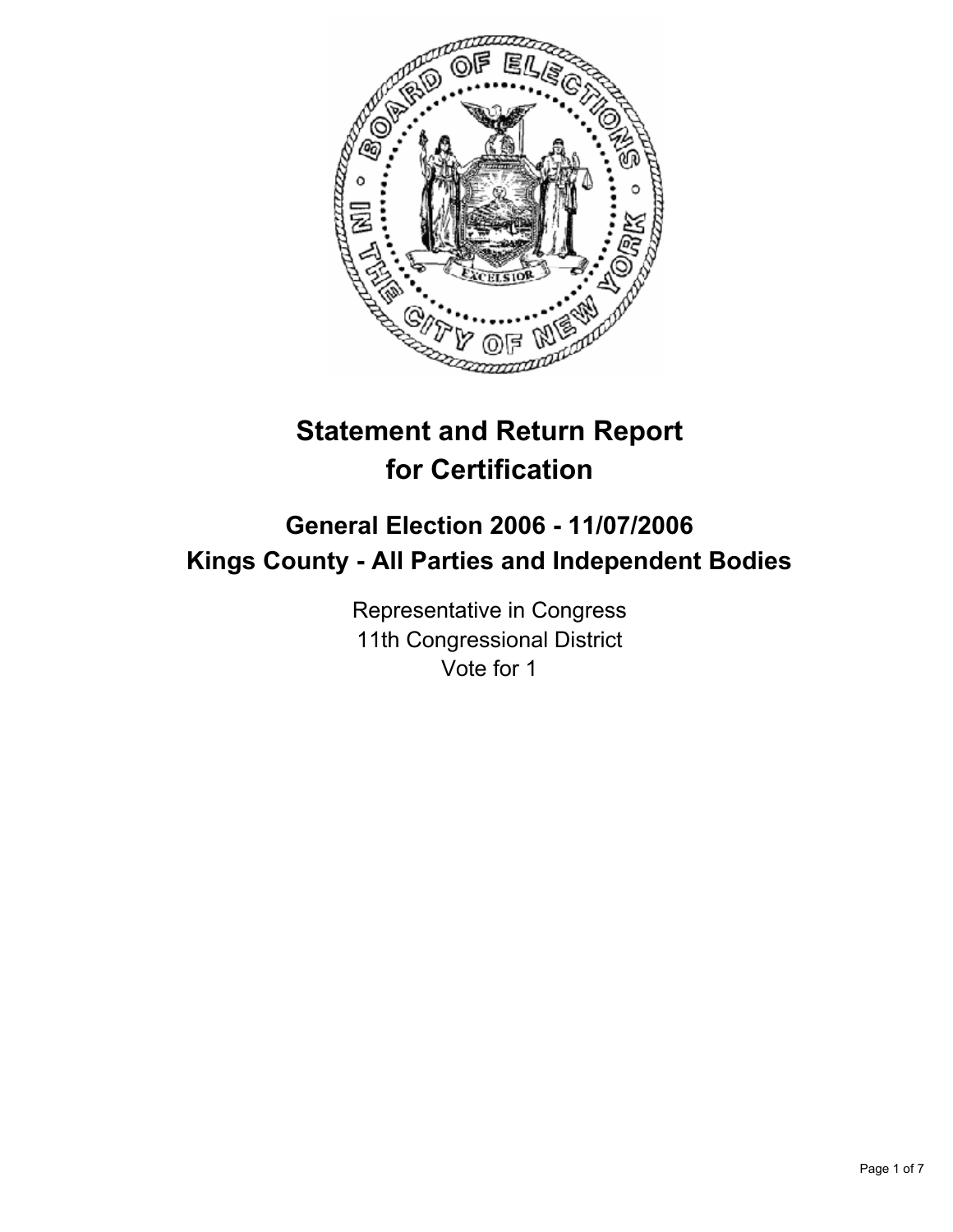

| <b>PUBLIC COUNTER</b>              | 756 |
|------------------------------------|-----|
| <b>EMERGENCY</b>                   | 0   |
| ABSENTEE/MILITARY                  | 3   |
| <b>FEDERAL</b>                     |     |
| <b>AFFIDAVIT</b>                   | 20  |
| <b>Total Ballots</b>               | 780 |
| STEPHEN FINGER (REPUBLICAN)        | 18  |
| YVETTE D CLARKE (DEMOCRATIC)       | 571 |
| MARIANA BLUME (CONSERVATIVE)       | 2   |
| YVETTE D CLARKE (WORKING FAMILIES) | 35  |
| STEPHEN FINGER (LIBERTARIAN)       |     |
| OLLIE M. MCCLEAN (FREEDOM)         | 3   |
| CHARLES BARRON (WRITE-IN)          |     |
| <b>Total Votes</b>                 | 631 |
| Unrecorded                         | 149 |

#### **Assembly District 41**

| <b>PUBLIC COUNTER</b>              | 1,706 |
|------------------------------------|-------|
| <b>EMERGENCY</b>                   | 0     |
| ABSENTEE/MILITARY                  | 17    |
| <b>FEDERAL</b>                     | 8     |
| <b>AFFIDAVIT</b>                   | 23    |
| <b>Total Ballots</b>               | 1,754 |
| STEPHEN FINGER (REPUBLICAN)        | 102   |
| YVETTE D CLARKE (DEMOCRATIC)       | 1,253 |
| MARIANA BLUME (CONSERVATIVE)       | 31    |
| YVETTE D CLARKE (WORKING FAMILIES) | 69    |
| STEPHEN FINGER (LIBERTARIAN)       | 5     |
| OLLIE M. MCCLEAN (FREEDOM)         | 12    |
| <b>Total Votes</b>                 | 1,472 |
| Unrecorded                         | 282   |

| PUBLIC COUNTER                     | 13,708 |
|------------------------------------|--------|
| <b>EMERGENCY</b>                   | 233    |
| ABSENTEE/MILITARY                  | 207    |
| <b>FEDERAL</b>                     | 50     |
| <b>AFFIDAVIT</b>                   | 272    |
| <b>Total Ballots</b>               | 14,470 |
| STEPHEN FINGER (REPUBLICAN)        | 646    |
| YVETTE D CLARKE (DEMOCRATIC)       | 10,525 |
| MARIANA BLUME (CONSERVATIVE)       | 171    |
| YVETTE D CLARKE (WORKING FAMILIES) | 901    |
| STEPHEN FINGER (LIBERTARIAN)       | 50     |
| OLLIE M. MCCLEAN (FREEDOM)         | 172    |
| JUNE GOGGIN (WRITE-IN)             |        |
| <b>Total Votes</b>                 | 12,466 |
| Unrecorded                         | 2,004  |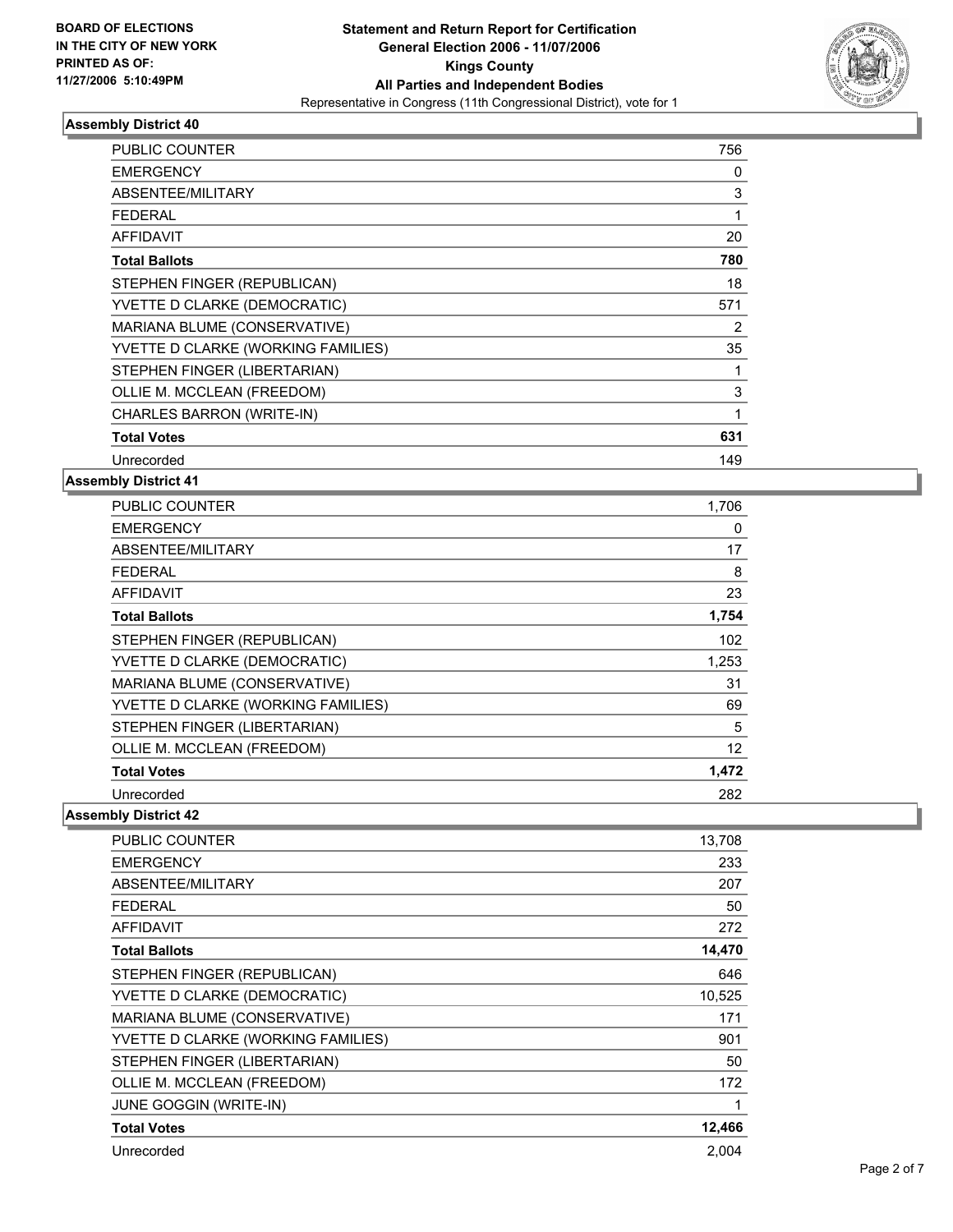

| PUBLIC COUNTER                     | 18,028 |  |
|------------------------------------|--------|--|
| <b>EMERGENCY</b>                   | 40     |  |
| ABSENTEE/MILITARY                  | 329    |  |
| <b>FEDERAL</b>                     | 45     |  |
| <b>AFFIDAVIT</b>                   | 290    |  |
| <b>Total Ballots</b>               | 18,732 |  |
| STEPHEN FINGER (REPUBLICAN)        | 718    |  |
| YVETTE D CLARKE (DEMOCRATIC)       | 14,147 |  |
| MARIANA BLUME (CONSERVATIVE)       | 179    |  |
| YVETTE D CLARKE (WORKING FAMILIES) | 1,158  |  |
| STEPHEN FINGER (LIBERTARIAN)       | 28     |  |
| OLLIE M. MCCLEAN (FREEDOM)         | 204    |  |
| CHARLES BARRON (WRITE-IN)          |        |  |
| <b>Total Votes</b>                 | 16,435 |  |
| Unrecorded                         | 2.297  |  |

| 19,330 |
|--------|
| 101    |
| 414    |
| 137    |
| 478    |
| 20,460 |
| 2,283  |
| 11,273 |
| 370    |
| 3,350  |
| 182    |
| 97     |
|        |
|        |
| 17,557 |
| 2,903  |
|        |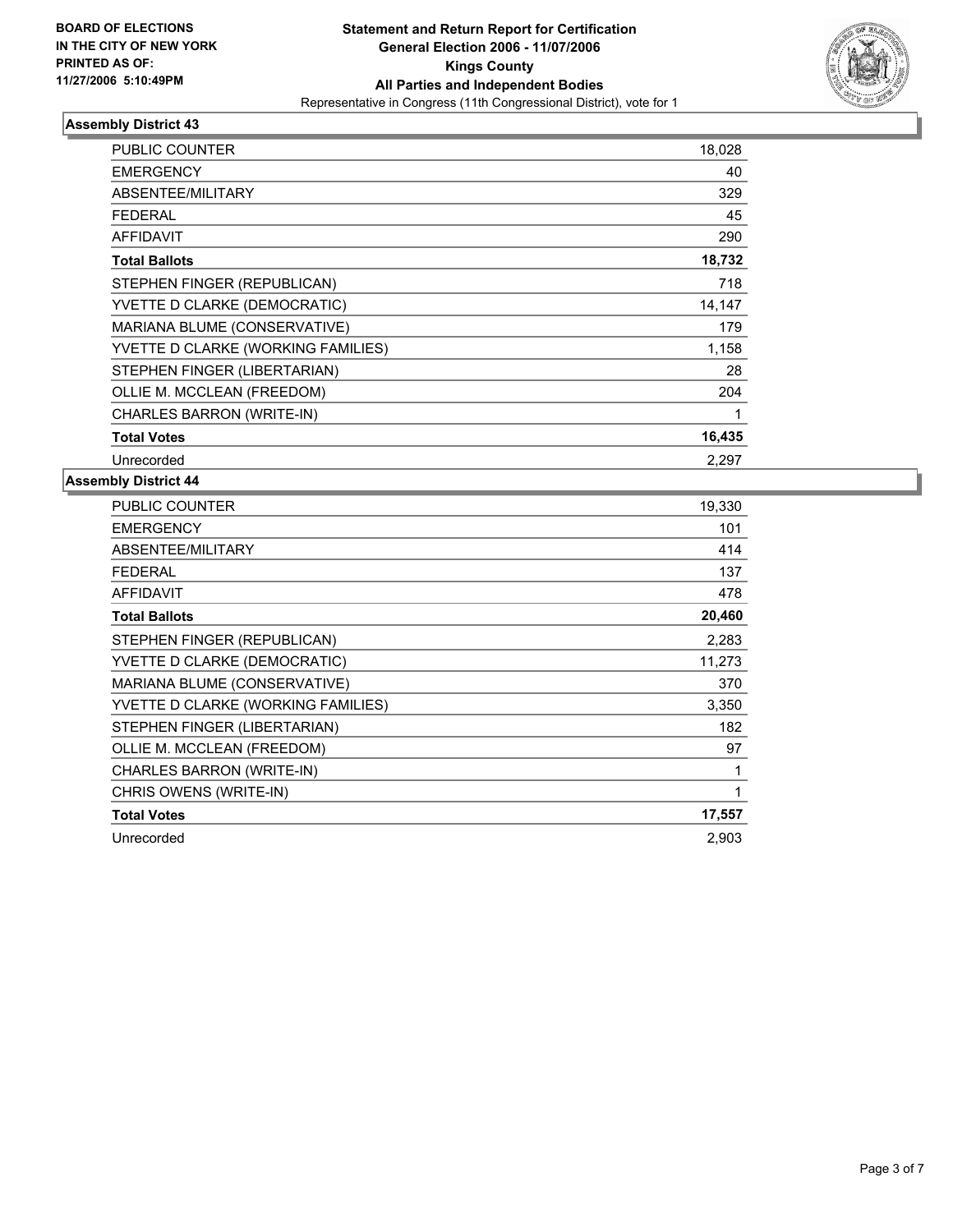

| <b>PUBLIC COUNTER</b>              | 1,711 |
|------------------------------------|-------|
| <b>EMERGENCY</b>                   | 0     |
| ABSENTEE/MILITARY                  | 44    |
| <b>FEDERAL</b>                     | 19    |
| <b>AFFIDAVIT</b>                   | 16    |
| <b>Total Ballots</b>               | 1,790 |
| STEPHEN FINGER (REPUBLICAN)        | 533   |
| YVETTE D CLARKE (DEMOCRATIC)       | 737   |
| MARIANA BLUME (CONSERVATIVE)       | 70    |
| YVETTE D CLARKE (WORKING FAMILIES) | 45    |
| STEPHEN FINGER (LIBERTARIAN)       | 13    |
| OLLIE M. MCCLEAN (FREEDOM)         | 2     |
| <b>Total Votes</b>                 | 1,400 |
| Unrecorded                         | 390   |

| <b>PUBLIC COUNTER</b>              | 1,402             |
|------------------------------------|-------------------|
| <b>EMERGENCY</b>                   | 54                |
| ABSENTEE/MILITARY                  | 48                |
| <b>FEDERAL</b>                     | 29                |
| <b>AFFIDAVIT</b>                   | $12 \overline{ }$ |
| <b>Total Ballots</b>               | 1,545             |
| STEPHEN FINGER (REPUBLICAN)        | 585               |
| YVETTE D CLARKE (DEMOCRATIC)       | 516               |
| MARIANA BLUME (CONSERVATIVE)       | 72                |
| YVETTE D CLARKE (WORKING FAMILIES) | 28                |
| STEPHEN FINGER (LIBERTARIAN)       | 2                 |
| OLLIE M. MCCLEAN (FREEDOM)         | 4                 |
| <b>Total Votes</b>                 | 1,207             |
| Unrecorded                         | 338               |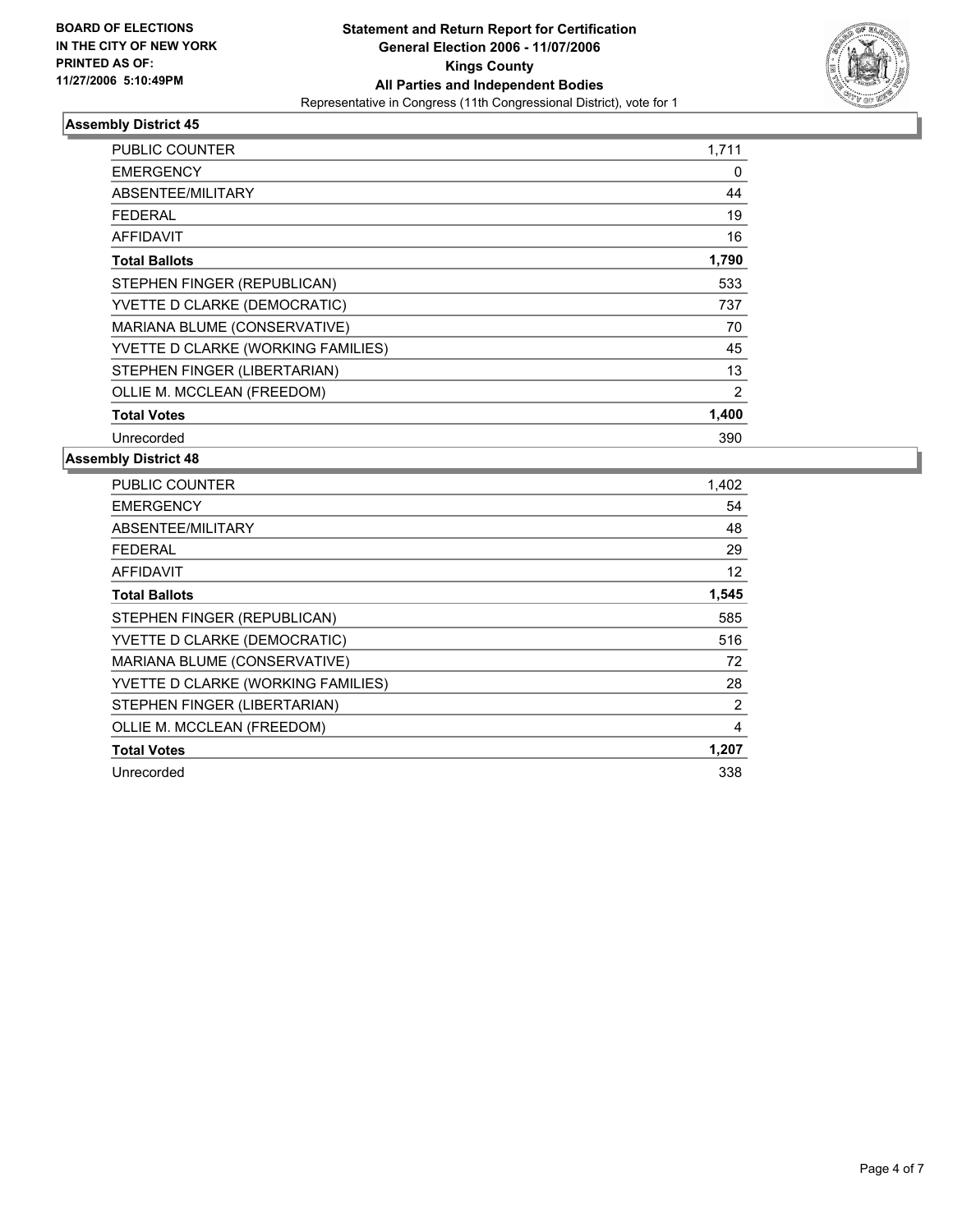

| <b>PUBLIC COUNTER</b>              | 19,233         |
|------------------------------------|----------------|
| <b>EMERGENCY</b>                   | 19             |
| <b>ABSENTEE/MILITARY</b>           | 438            |
| <b>FEDERAL</b>                     | 208            |
| <b>AFFIDAVIT</b>                   | 610            |
| <b>Total Ballots</b>               | 20,508         |
| STEPHEN FINGER (REPUBLICAN)        | 1,222          |
| YVETTE D CLARKE (DEMOCRATIC)       | 12,199         |
| MARIANA BLUME (CONSERVATIVE)       | 197            |
| YVETTE D CLARKE (WORKING FAMILIES) | 4,395          |
| STEPHEN FINGER (LIBERTARIAN)       | 283            |
| OLLIE M. MCCLEAN (FREEDOM)         | 190            |
| ARAM FUCHS (WRITE-IN)              | 1              |
| CHRIS OWENS (WRITE-IN)             | 5              |
| DAVID YASSKY (WRITE-IN)            | $\overline{2}$ |
| <b>GLORIA MATTERA (WRITE-IN)</b>   |                |
| <b>Total Votes</b>                 | 18,495         |
| Unrecorded                         | 2,013          |

| <b>PUBLIC COUNTER</b>              | 6,932 |
|------------------------------------|-------|
| <b>EMERGENCY</b>                   | 12    |
| ABSENTEE/MILITARY                  | 55    |
| <b>FEDERAL</b>                     | 8     |
| <b>AFFIDAVIT</b>                   | 103   |
| <b>Total Ballots</b>               | 7,110 |
| STEPHEN FINGER (REPUBLICAN)        | 129   |
| YVETTE D CLARKE (DEMOCRATIC)       | 5,224 |
| MARIANA BLUME (CONSERVATIVE)       | 52    |
| YVETTE D CLARKE (WORKING FAMILIES) | 312   |
| STEPHEN FINGER (LIBERTARIAN)       | 17    |
| OLLIE M. MCCLEAN (FREEDOM)         | 58    |
| <b>Total Votes</b>                 | 5,792 |
| Unrecorded                         | 1,318 |
|                                    |       |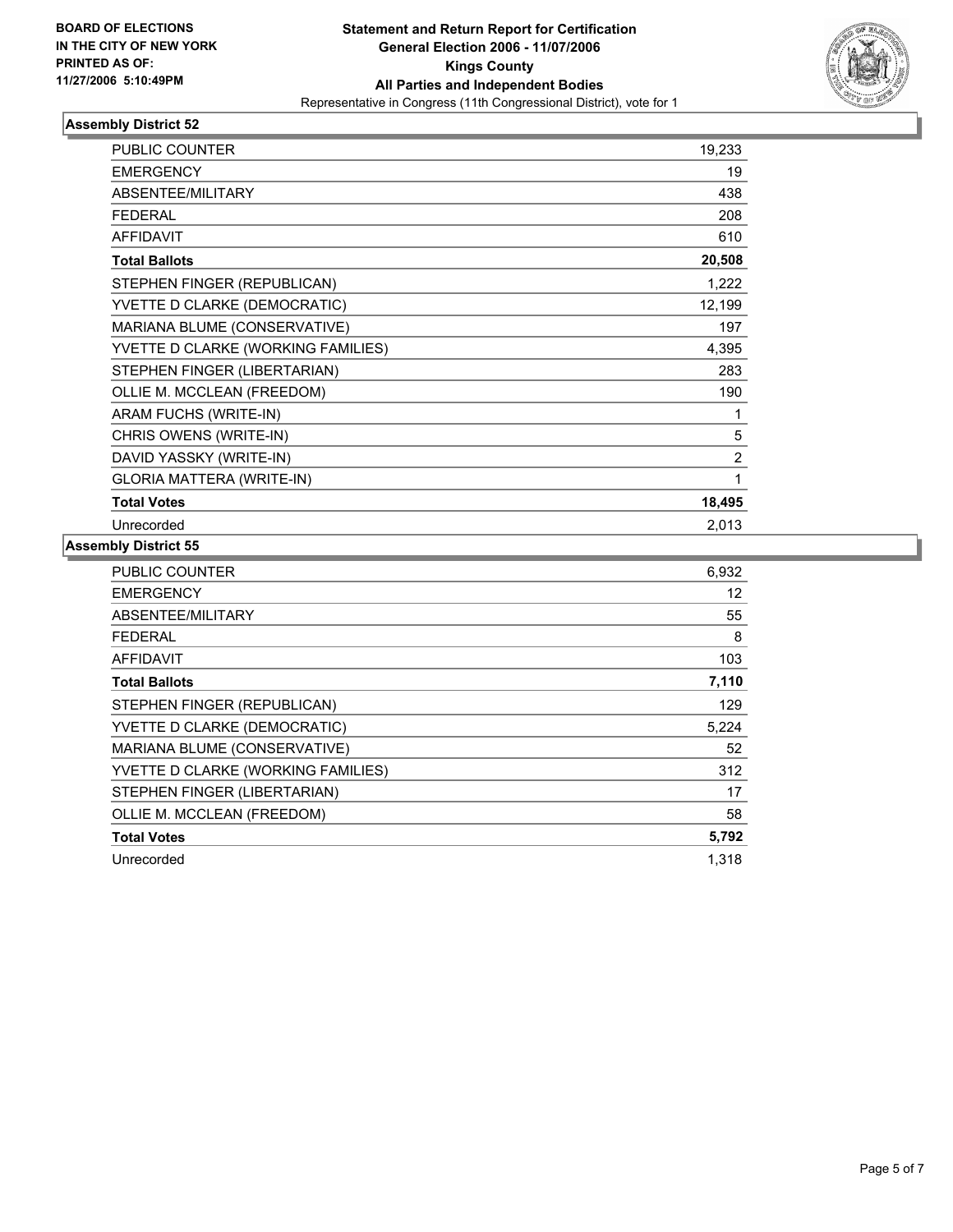

| <b>PUBLIC COUNTER</b>              | 3,074 |  |
|------------------------------------|-------|--|
| <b>EMERGENCY</b>                   | 26    |  |
| ABSENTEE/MILITARY                  | 36    |  |
| FEDERAL                            | 6     |  |
| <b>AFFIDAVIT</b>                   | 95    |  |
| <b>Total Ballots</b>               | 3,237 |  |
| STEPHEN FINGER (REPUBLICAN)        | 73    |  |
| YVETTE D CLARKE (DEMOCRATIC)       | 2,305 |  |
| MARIANA BLUME (CONSERVATIVE)       | 22    |  |
| YVETTE D CLARKE (WORKING FAMILIES) | 184   |  |
| STEPHEN FINGER (LIBERTARIAN)       | 8     |  |
| OLLIE M. MCCLEAN (FREEDOM)         | 56    |  |
| <b>Total Votes</b>                 | 2,648 |  |
| Unrecorded                         | 589   |  |

**Assembly District 57**

| <b>PUBLIC COUNTER</b>              | 11,872 |
|------------------------------------|--------|
| <b>EMERGENCY</b>                   | 48     |
| ABSENTEE/MILITARY                  | 195    |
| <b>FEDERAL</b>                     | 46     |
| <b>AFFIDAVIT</b>                   | 347    |
| <b>Total Ballots</b>               | 12,508 |
| STEPHEN FINGER (REPUBLICAN)        | 248    |
| YVETTE D CLARKE (DEMOCRATIC)       | 8,296  |
| MARIANA BLUME (CONSERVATIVE)       | 89     |
| YVETTE D CLARKE (WORKING FAMILIES) | 1,781  |
| STEPHEN FINGER (LIBERTARIAN)       | 70     |
| OLLIE M. MCCLEAN (FREEDOM)         | 127    |
| CHARLES BARRON (WRITE-IN)          | 3      |
| <b>Total Votes</b>                 | 10,614 |
| Unrecorded                         | 1,894  |

| PUBLIC COUNTER                     | 10,674 |
|------------------------------------|--------|
| <b>EMERGENCY</b>                   | 12     |
| ABSENTEE/MILITARY                  | 79     |
| <b>FEDERAL</b>                     | 14     |
| <b>AFFIDAVIT</b>                   | 139    |
| <b>Total Ballots</b>               | 10,918 |
| STEPHEN FINGER (REPUBLICAN)        | 219    |
| YVETTE D CLARKE (DEMOCRATIC)       | 8,474  |
| MARIANA BLUME (CONSERVATIVE)       | 70     |
| YVETTE D CLARKE (WORKING FAMILIES) | 556    |
| STEPHEN FINGER (LIBERTARIAN)       | 12     |
| OLLIE M. MCCLEAN (FREEDOM)         | 71     |
| CHARLES BARRON (WRITE-IN)          |        |
| <b>Total Votes</b>                 | 9,403  |
| Unrecorded                         | 1,515  |